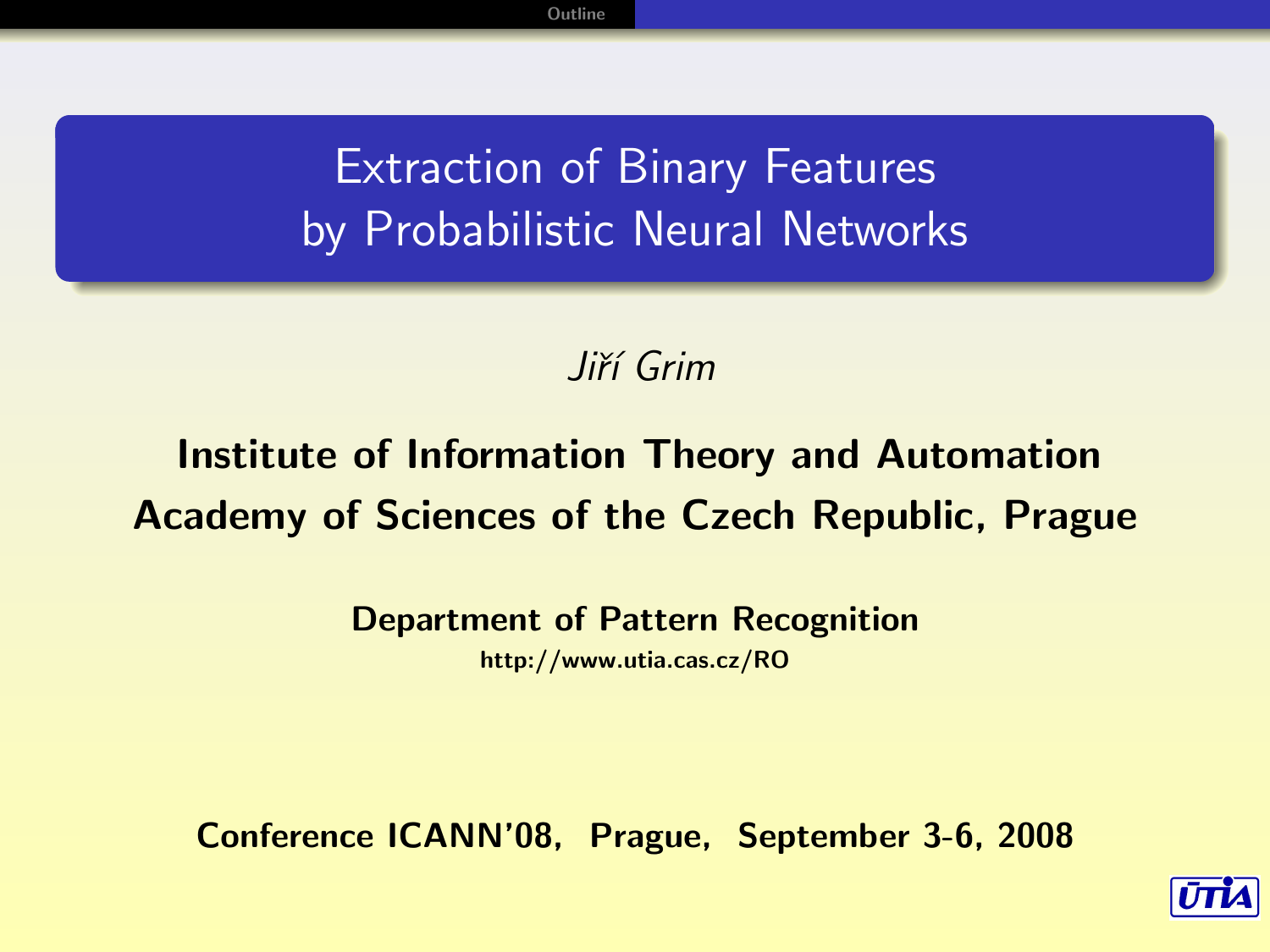#### **[Outline](#page-1-0)**

# Outline



### <sup>2</sup> [Probabilistic Neural Networks](#page-3-0)

- **[Statistical Pattern Recognition Based on Mixtures](#page-3-0)**
- **[Structural Mixture Model](#page-4-0)**
- [Mixture Components as Probabilistic Neurons](#page-5-0)

### <sup>3</sup> [Feature Extraction by PNN](#page-6-0)

- [Information Preserving Property](#page-6-0)
- [Extraction of Binary Features by PNN](#page-7-0)

#### <sup>4</sup> [Numerical Experiment: Classification of Numerals](#page-8-0)

- [NIST SD19 Database of Hand-Written Numerals](#page-8-0)
- [Recognition of Numerals From the NIST SD19 Database](#page-9-0)
- [Recognition of Numerals From the NIST SD19 Database](#page-10-0)

<span id="page-1-0"></span>

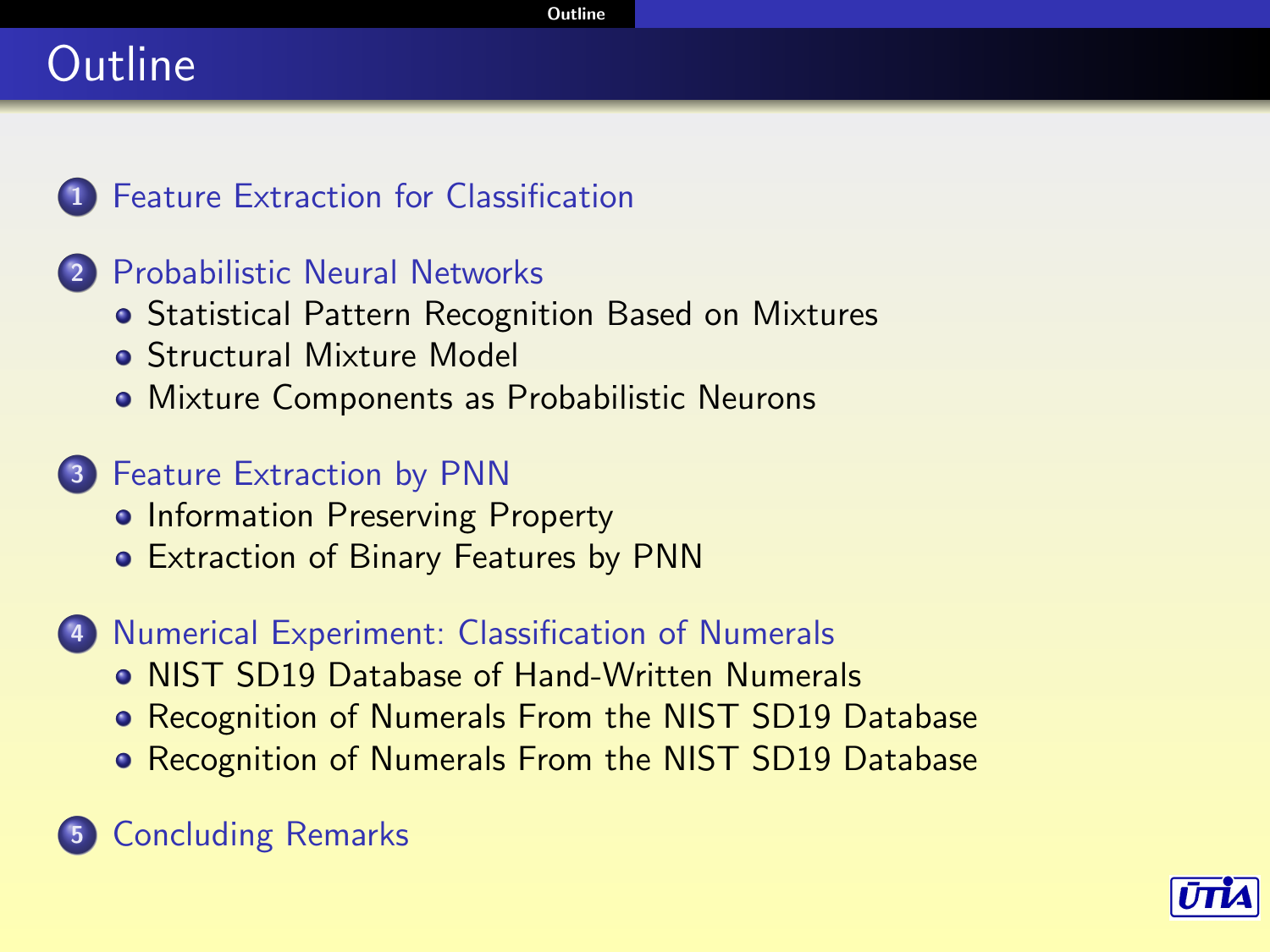### Feature Extraction for Classification

#### statistical classification methods:

- **purpose of feature extraction:** to reduce dimensionality in order to simplify decision making
- **o goal:** small number of highly informative features

#### biological neural networks:

- output of neuron  $\approx$  feature extracted from input layer neurons
- **purpose:** to extract simple features rather than to reduce dimensionality
- **o** goal: large number of output neurons (features) which respond to highly specific input patterns
- $\bullet \Rightarrow$  complex input signals are coded by labels of output neurons
- <span id="page-2-0"></span> $\bullet \Rightarrow$  no decision making is necessary

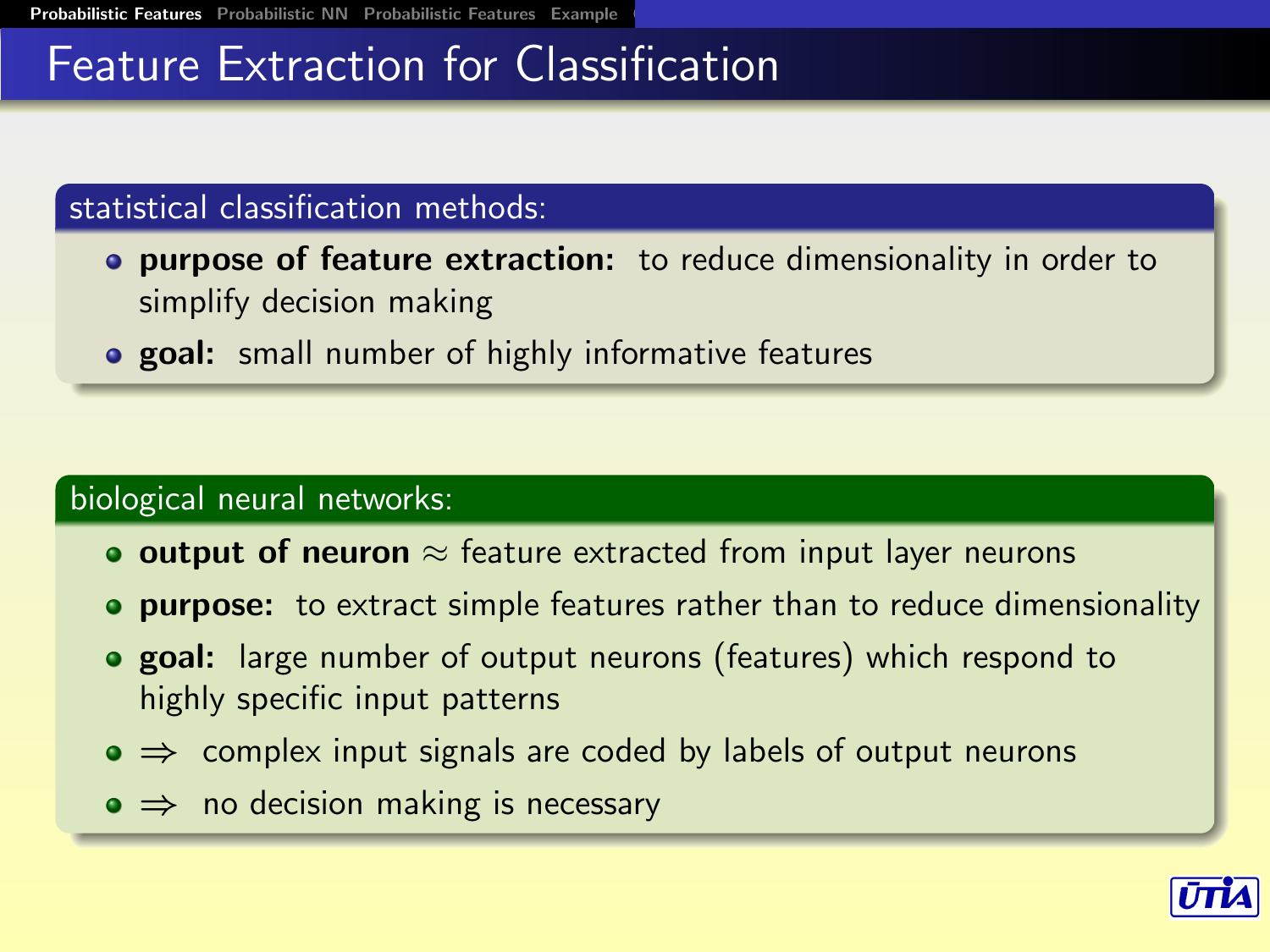# **Statistical Pattern Recognition Based on Mixtures**

$$
\mathbf{x} = (x_1, \dots, x_N) \in \mathcal{X}: \quad \text{N-dimensional data vectors}
$$
\n
$$
\Omega = \{\omega_1, \omega_2, \dots, \omega_J\}: \quad \text{finite number of classes}
$$
\n
$$
P(\mathbf{x}|\omega)p(\omega), \quad \omega \in \Omega: \quad \text{conditional distributions of classes}
$$

approximation of  $P(x|\omega)$  by mixtures of product components:

$$
P(\mathbf{x}|\omega) = \sum_{m \in \mathcal{M}_{\omega}} f(m)F(\mathbf{x}|m), \sum_{m \in \mathcal{M}_{\omega}} f(m) = 1, \quad \mathcal{M} = \bigcup_{\omega \in \Omega} \mathcal{M}_{\omega}.
$$

$$
P(\mathbf{x}) = \sum_{\omega \in \Omega} p(\omega)P(\mathbf{x}|\omega) = \sum_{m \in \mathcal{M}} w_m F(\mathbf{x}|m), \quad w_m = p(\omega)f(m),
$$

decision making based on Bayes formula:

$$
p(\omega|\mathbf{x}) = \frac{P(\mathbf{x}|\omega)p(\omega)}{P(\mathbf{x})} = \sum_{m \in \mathcal{M}_{\omega}} q(m|\mathbf{x}), \qquad q(m|\mathbf{x}) = \frac{w_m F(\mathbf{x}|m)}{\sum_{j \in \mathcal{M}} w_j F(\mathbf{x}|j)}
$$

<span id="page-3-0"></span>probabilistic neuron  $\approx$  mixture component

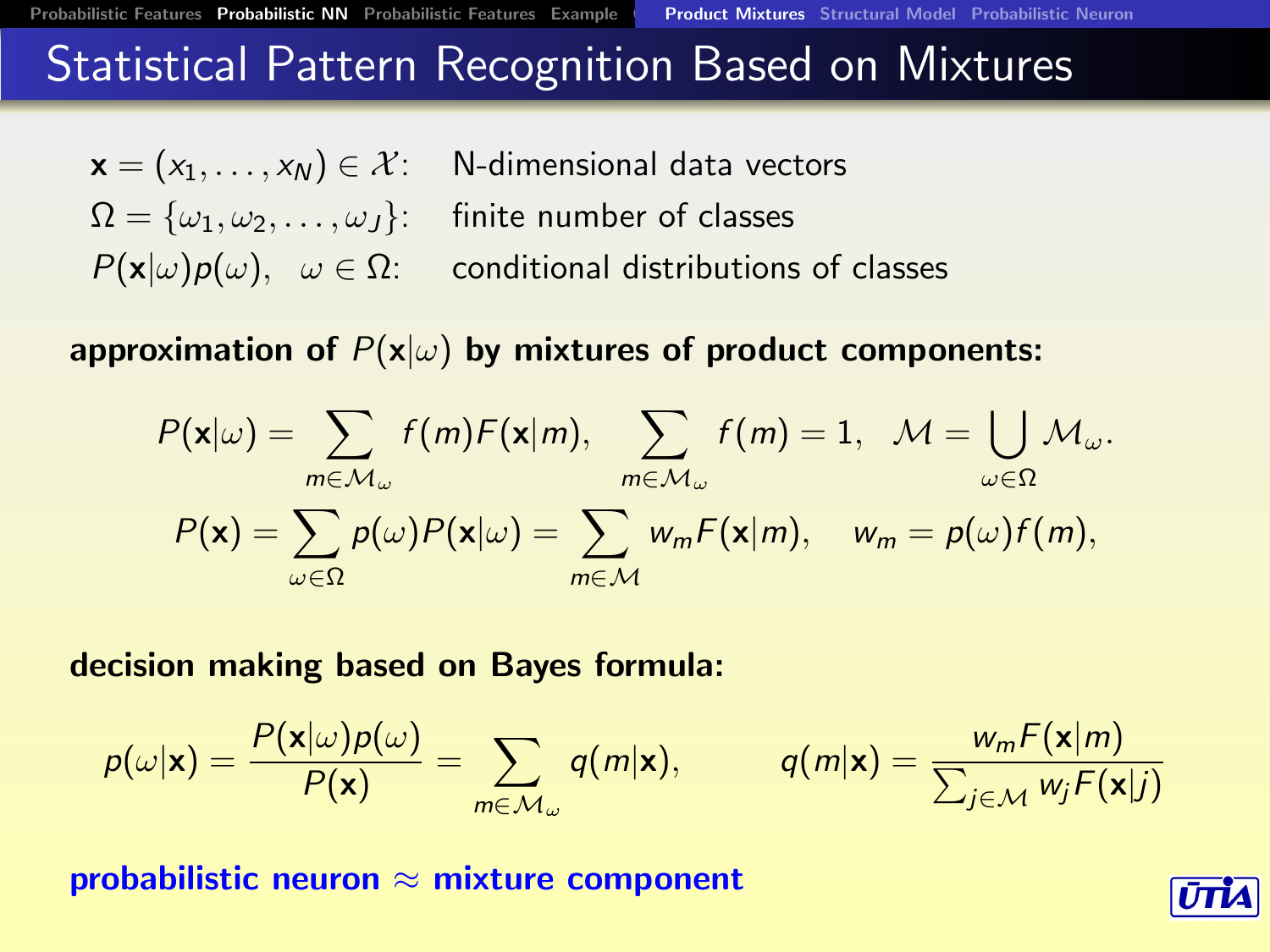### Structural Mixture Model (Grim et al. 1986, 1999, 2002)

<span id="page-4-1"></span>
$$
F(\mathbf{x}|m) = \prod_{n \in \mathcal{N}} f_n(x_n|m)^{\phi_{mn}} f_n(x_n|0)^{1-\phi_{mn}}, \qquad \phi_{mn} \in \{0,1\} \approx \text{structure}
$$

 $\phi_{mn} = 0 \Rightarrow$  distribution  $f_n(x_n|m)$  is replaced by fixed "background"  $f_n(x_n|0)$ 

$$
P(\mathbf{x}|\omega) = \sum_{m \in \mathcal{M}_{\omega}} F(\mathbf{x}|m) f(m) = F(\mathbf{x}|0) \sum_{m \in \mathcal{M}_{\omega}} G(\mathbf{x}|m, \phi_m) f(m)
$$

$$
F(\mathbf{x}|0) = \prod_{n \in \mathcal{N}} f_n(x_n|0), \quad G(\mathbf{x}|m, \phi_m) = \prod_{n \in \mathcal{N}} \left[ \frac{f_n(x_n|m)}{f_n(x_n|0)} \right]^{\phi_{mn}}
$$

structural model can be optimized in full generality by  $\left( \cdot \right)$  [EM algorithm](#page-12-0)

"background distribution"  $F(x|0)$  cancels in the Bayes formula:

$$
p(\omega|\mathbf{x}) = \frac{P(\mathbf{x}|\omega)p(\omega)}{P(\mathbf{x})} = \frac{\sum_{m \in \mathcal{M}_{\omega}} w_m G(\mathbf{x}|m, \phi_m)}{\sum_{j \in \mathcal{M}} w_j G(\mathbf{x}|j, \phi_j)}
$$

<span id="page-4-0"></span> $G(x|m, \phi_m) \approx$  may depend on different subsets of variables

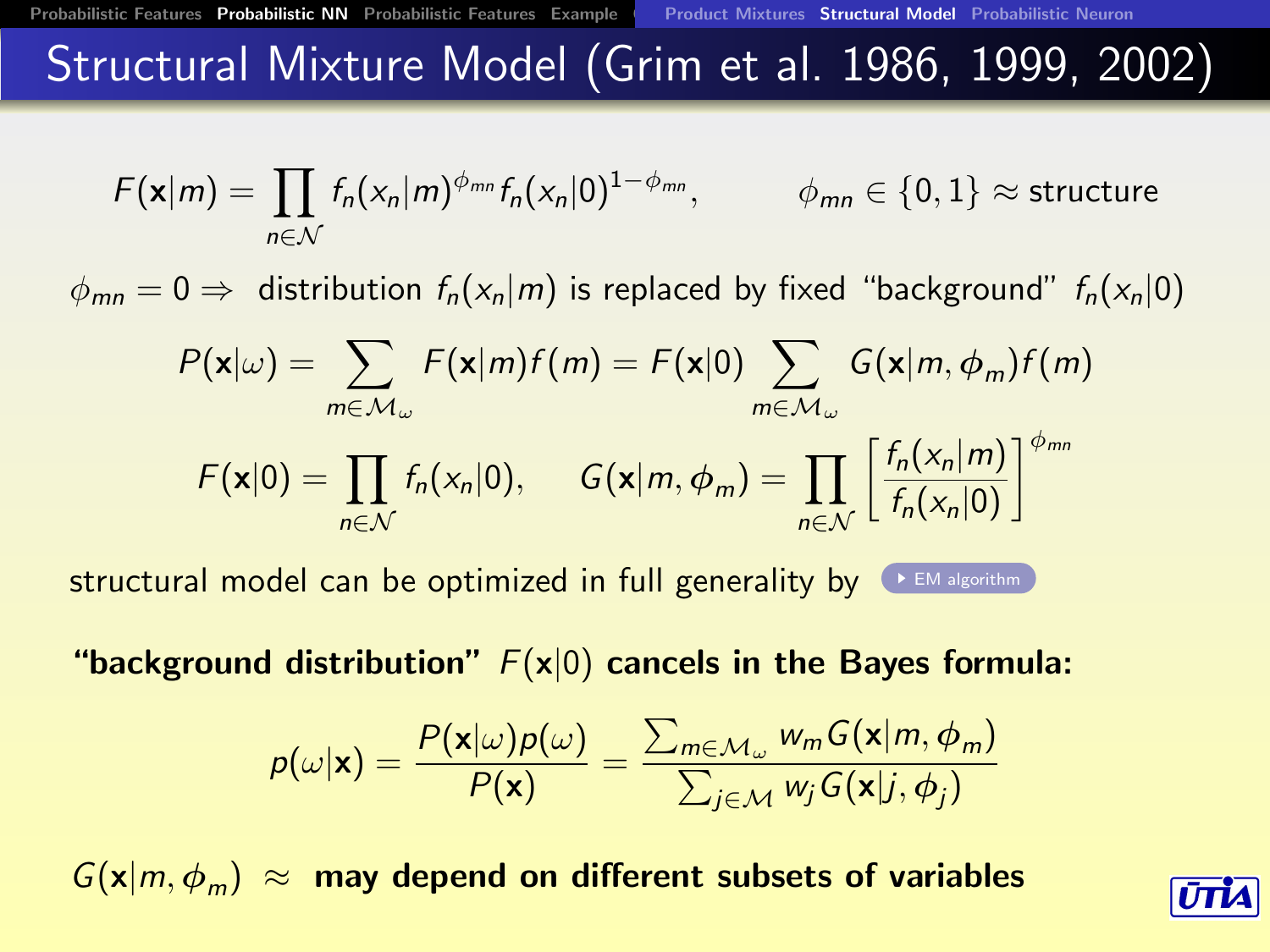### Properties of Features in Probabilistic Neural Networks

one output neuron for each class  $\omega \in \Omega$ :

$$
p(\omega|\mathbf{x}) = \sum_{m \in \mathcal{M}_{\omega}} q(m|\mathbf{x}) = \frac{\sum_{m \in \mathcal{M}_{\omega}} w_m G(\mathbf{x}|m, \phi_m)}{\sum_{j \in \mathcal{M}} w_j G(\mathbf{x}|j, \phi_j)} \approx \sum_{m \in \mathcal{M}_{\omega}} w_m G(\mathbf{x}|m, \phi_m)
$$

(statistically correct subspace approach to Bayesian decision making)

#### hidden layer neuron:

$$
y_m(\mathbf{x}) = T_m(\mathbf{x}) = \log [q(m|\mathbf{x})] = \log \left[ \frac{G(\mathbf{x}|m, \phi_m)w_m}{\sum_{j \in \mathcal{M}} G(\mathbf{x}|j, \phi_j)w_j} \right]
$$

nearly binary properties of  $q(m|x)$ :

$$
q_{\text{max}}(\mathbf{x}) = \max_{m \in \mathcal{M}} \{q(m|\mathbf{x})\}, \qquad \overline{q}_{\text{max}} = \frac{1}{|\mathcal{S}|} \sum_{\mathbf{x} \in \mathcal{S}} q_{\text{max}}(\mathbf{x}) \quad \to \quad 1
$$

<span id="page-5-0"></span>**Remark:** for  $N \approx 10^2$  :  $\bar{q}_{max} \approx 0.99$ 

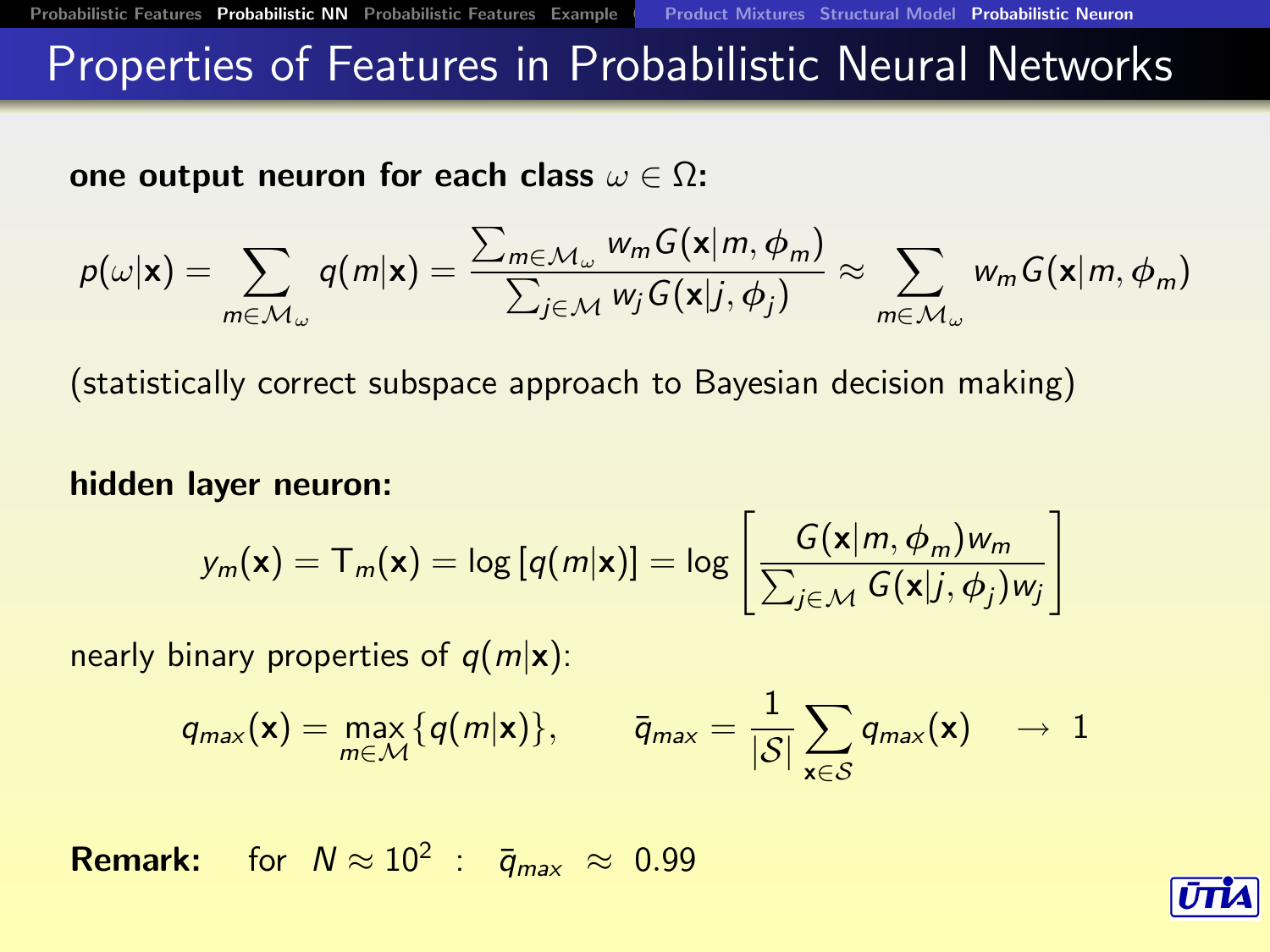### Information Preserving Property

### Theorem (Grim et al. 1996, 1998):

The mixture based transform  $\mathbf{T}:\mathcal{X}\rightarrow\mathcal{Y},\;\mathcal{Y}\subset\mathsf{R}^{\mathsf{M}}$  defined by

$$
y_m = \mathbf{T}_m^*(\mathbf{x}) = \log(q^*(m|\mathbf{x})), \quad \mathbf{x} \in \mathcal{X}, \quad m \in \mathcal{M}
$$

preserves the statistical decision information by Shannon

$$
I(\mathcal{X},\mathcal{M})=I(\mathcal{Y},\mathcal{M})
$$

given the true conditional probabilities  $q^*(m|\mathbf{x})$ .

Simultaneously the entropy of the transformed distribution is minimized:

$$
H(\mathcal{Y}) = \sum_{\mathbf{y} \in \mathcal{Y}} -Q(\mathbf{y}) \log Q(\mathbf{y}) \rightarrow \min, \qquad Q(\mathbf{y}) = P(\mathbf{T}^{-1}(\mathbf{y}))
$$

<span id="page-6-0"></span>**Idea of the proof:** The transform **T** "unifies" the points  $x \in \mathcal{X}$  with the same posterior distributions  $q^*(.|x) \Rightarrow$  no information loss.

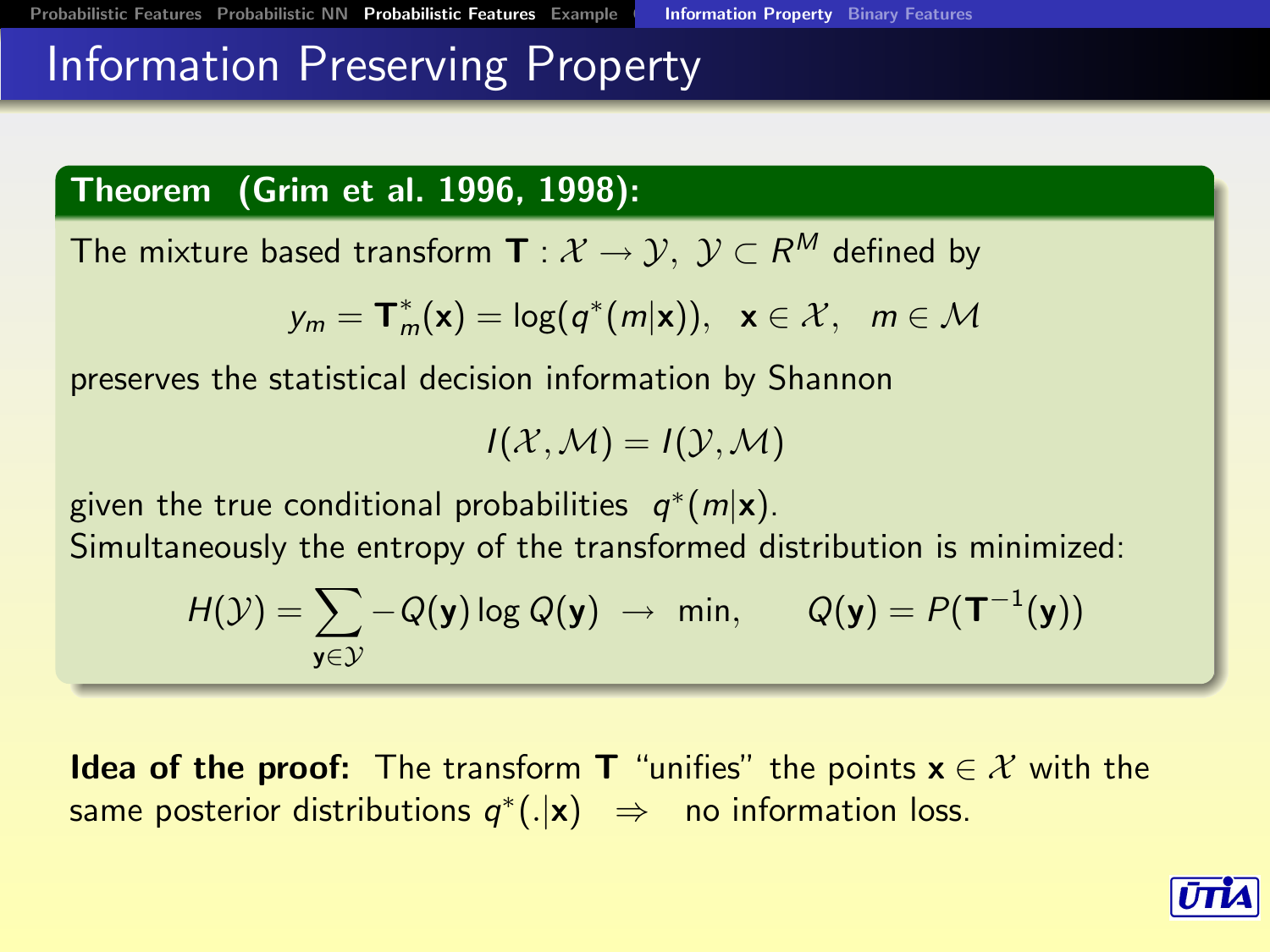### Extraction of Binary Features by PNN

### regularized binary features:

$$
y_m = \mathbf{T}_m(\mathbf{x}) = \log[q(m|\mathbf{x}) + \delta w_m], \quad \delta > 0, \quad \mathbf{x} \in \mathcal{X}, \quad m \in \mathcal{M}
$$

### Theorem (Grim 1998):

If the transform **T** satisfies for some  $\delta, \epsilon > 0$  the inequality

$$
|\mathbf{T}_m(\mathbf{x}) - \ln[q^*(m|\mathbf{x}) + w_m^*\delta]| < \epsilon, \ \epsilon > 0, \ \ m \in \mathcal{M}, \ \mathbf{x} \in \mathcal{X}
$$

then the arising information loss is bounded by the inequality

 $I(X, \mathcal{M}) - I(Y, \mathcal{M}) < \delta + 2\epsilon$ 

binary features obtained by simple thresholding:

$$
y_m = \mathbf{T}_m(\mathbf{x}) = \left\{ \begin{array}{ll} 1, & q(m|\mathbf{x}) \geq \theta, \\ 0, & q(m|\mathbf{x}) < \theta, \end{array} \right. \quad 0 < \theta \ll 1
$$

<span id="page-7-0"></span>
$$
y_m = \mathbf{T}_m(\mathbf{x}) = \begin{cases} 1, & \log[G(\mathbf{x}|m, \phi_m)w_m] \geq \log \theta + \log P(\mathbf{x}) \\ 0, & \log[G(\mathbf{x}|m, \phi_m)w_m] < \log \theta + \log P(\mathbf{x}) \end{cases}
$$

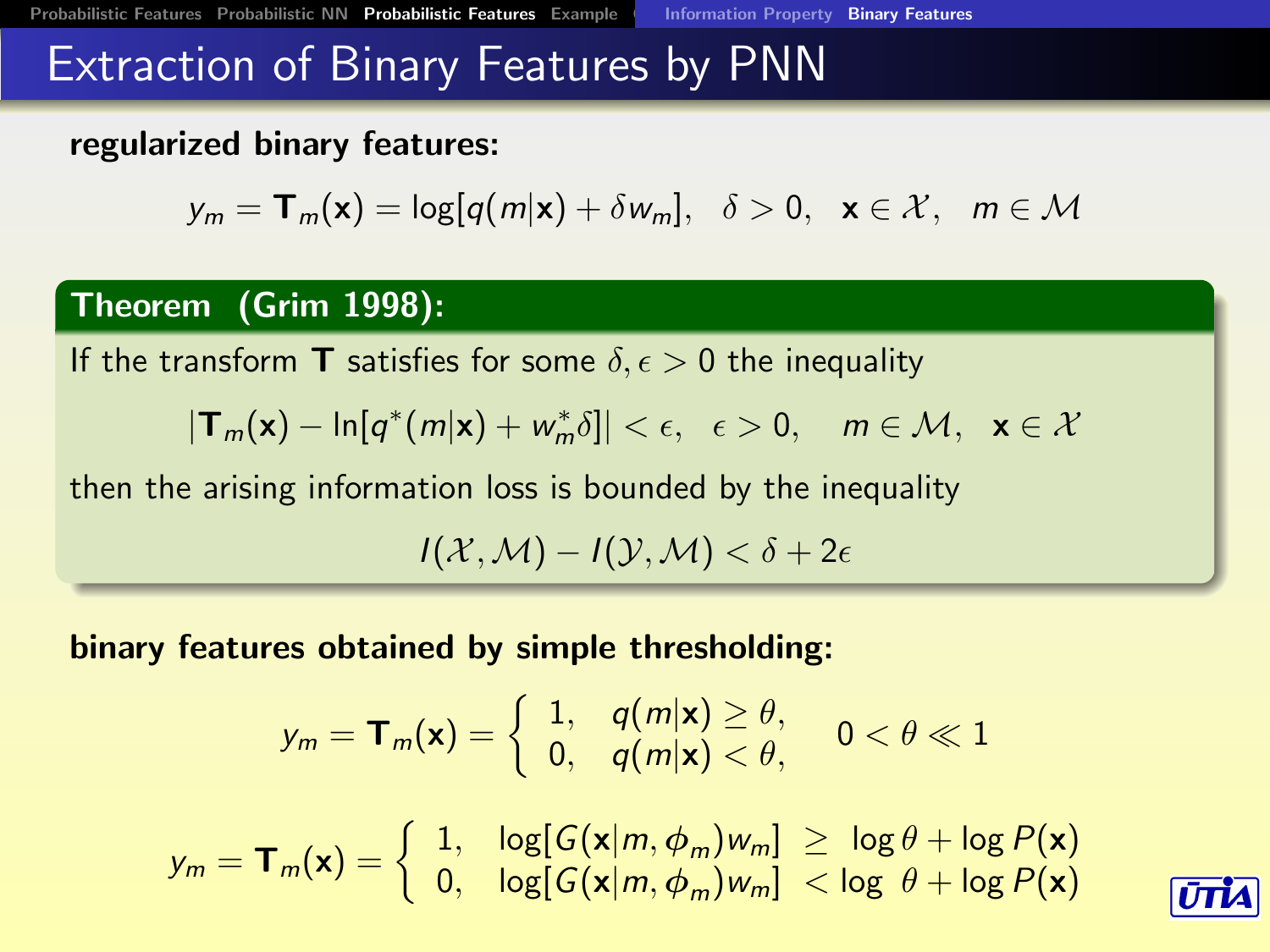# NIST SD19 Database of Hand-Written Numerals

### NIST Special Database SD19: about 400000 handwritten numerals

examples of numerals normalized to 32x32 binary raster



class-means ("mean images") of training numerals

<span id="page-8-0"></span>

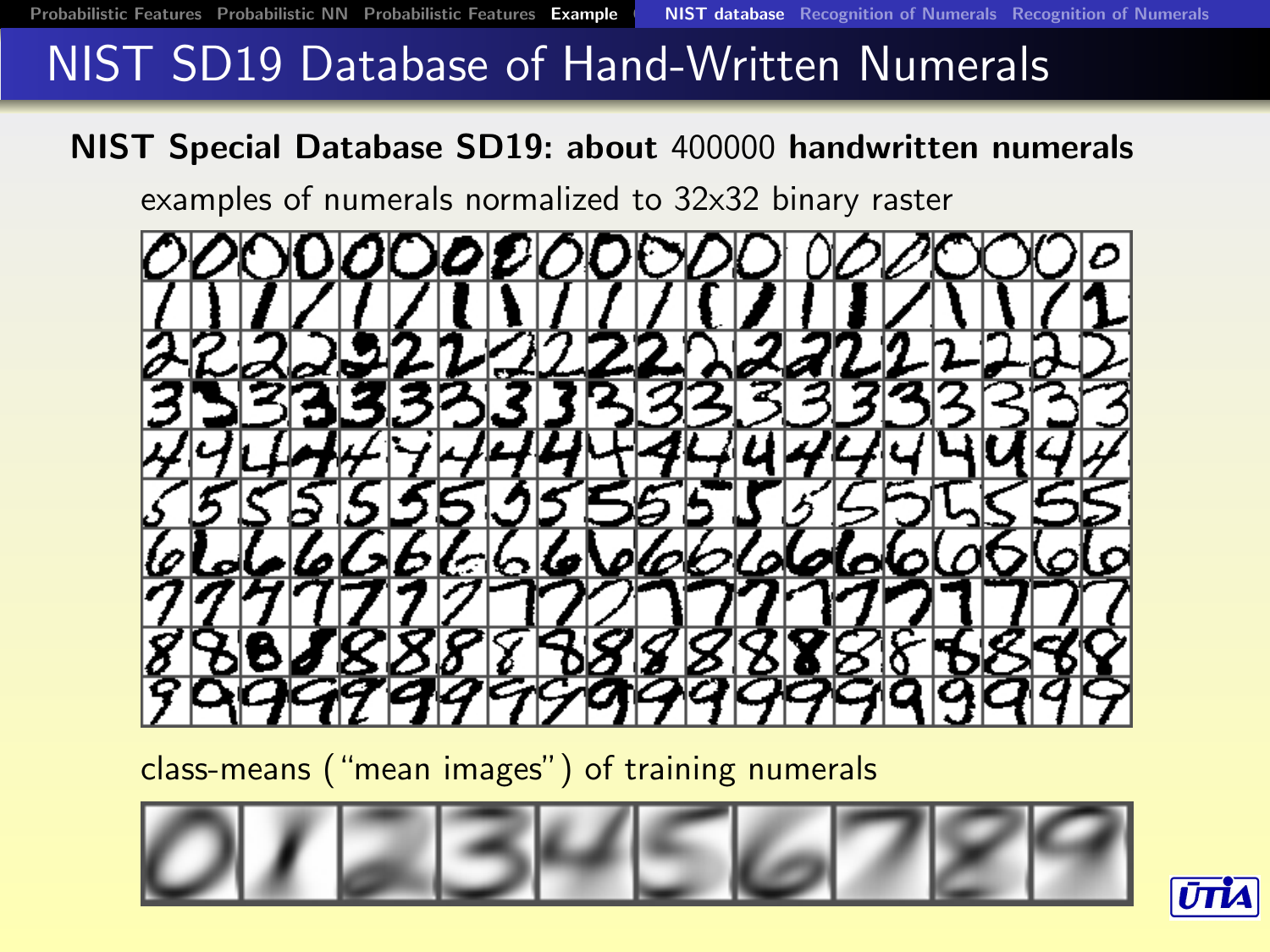# Numerical Experiment: Recognition of the NIST Numerals

data split: odd data vectors for training, even data vectors for testing (200000 training numerals and 200000 testing numerals)

- all numerals normalized to 32x32 binary raster
- **•** three differently rotated variants of each digit pattern included
- initial number of components chosen identically in all classes
- **•** randomly initialized mixture parameters
- **•** stopping rule: relative increment threshold

### goals of the computational experiments:

- to compare recognition accuracy in the input space and feature space
- to test the influence of model complexity
- <span id="page-9-0"></span>to illustrate the decrease of entropy in the feature space:

$$
H(\mathcal{Y}) \; \approx \; \lim_{|\mathcal{S}| \to \infty} \frac{1}{|\mathcal{S}|} \sum_{\mathsf{x} \in \mathcal{S}} -\log Q(\mathsf{y}(\mathsf{x})) \approx \sum_{\mathsf{y} \in \mathcal{Y}} -\tilde{Q}(\mathsf{y}) \log Q(\mathsf{y})
$$

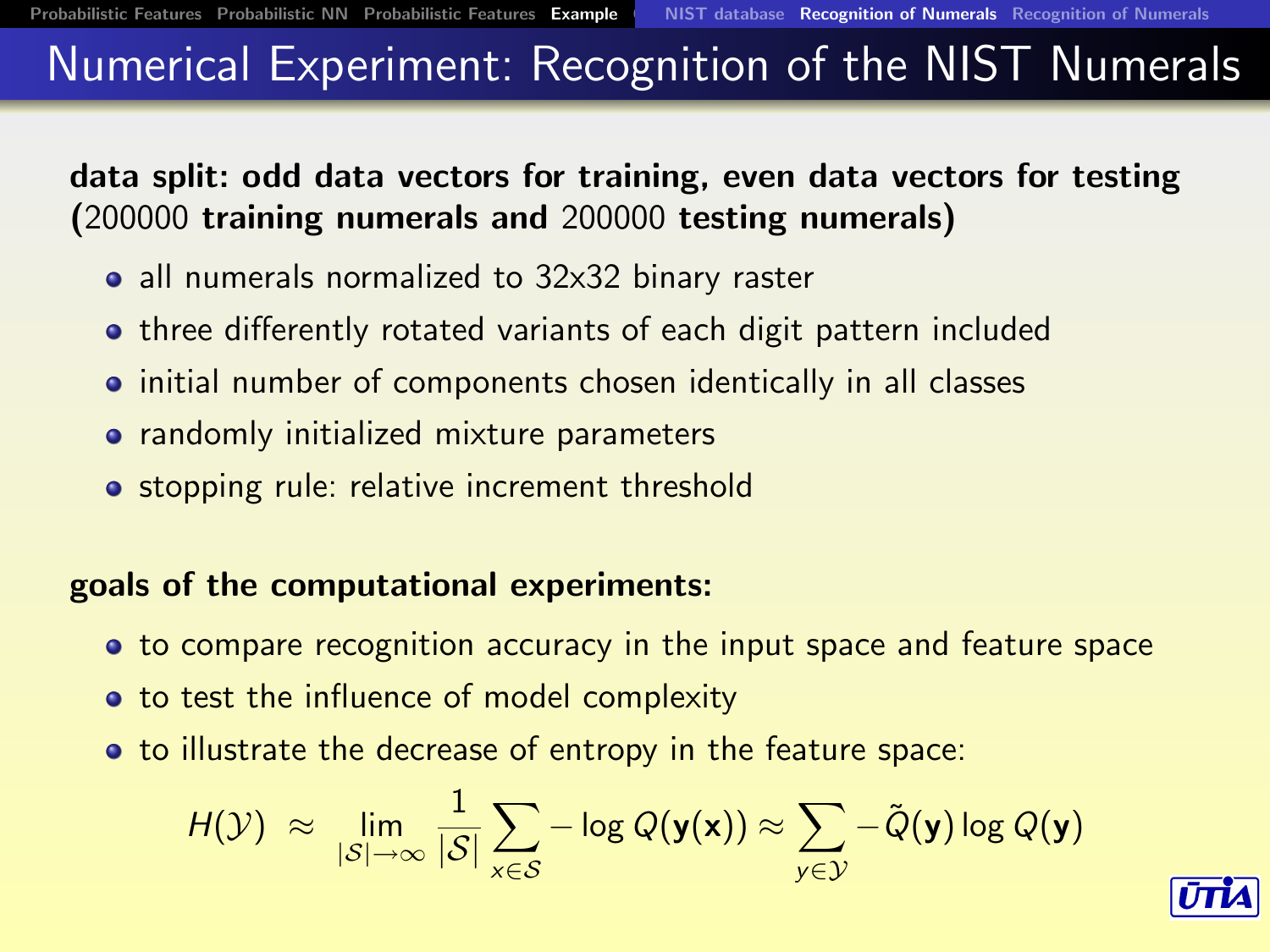# Recognition of Numerals From the NIST SD19 Database

<span id="page-10-1"></span>Classification of numerals from the NIST SD19 database by differently

complex mixtures. C [Component Means](#page-13-0)

Comparison of the accuracy in the input space and in the feature space.

<span id="page-10-0"></span>

| <b>Experiment No.:</b>      | 1        | $\overline{2}$ | 3        | 4        | 5        |
|-----------------------------|----------|----------------|----------|----------|----------|
| <b>Number of Components</b> | 100      | 357            | 695      | 1119     | 1382     |
| <b>Number of Parameters</b> | 96046    | 243293         | 533628   | 574159   | 1027691  |
| No. of Parameters in %      | 93.8     | 66.5           | 75.0     | 50.1     | 72.6     |
| Mean No. of Units in y      | 1.22     | 1.32           | 1.44     | 1.39     | 1.50     |
| Log-Likelihood for $P(x)$   | $-295.8$ | $-265.8$       | $-242.0$ | $-239.8$ | $-235.3$ |
| Log-Likelihood for $P(y)$   | $-6.21$  | $-7.95$        | $-9.19$  | $-9.48$  | $-10.09$ |
| <b>Recognition Accuracy</b> |          |                |          |          |          |
| Error in % (Input space)    | 5.46     | 3.24           | 2.52     | 2.21     | 2.12     |
| Error in % (Feature space)  | 5.21     | 3.17           | 2.46     | 2.10     | 2.08     |

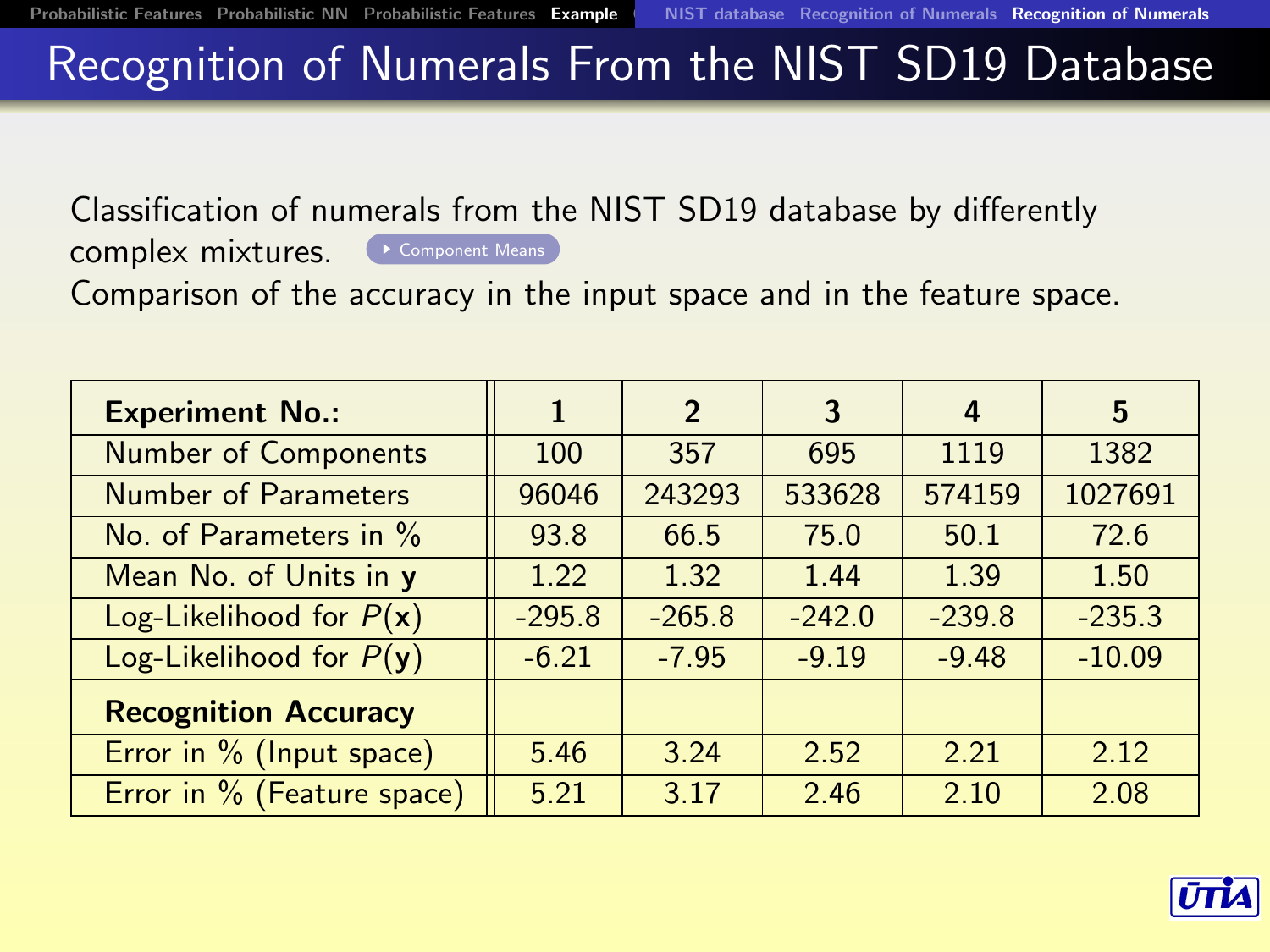# Concluding Remarks

### Properties of Probabilistic Binary Features

- probabilistic features simplify decision making by reducing the feature complexity rather than dimensionality of the problem
- $\bullet$  in the input space X the recognition accuracy increases with the model complexity (number of components)
- o the recognition accuracy based on the proposed binary features is slightly better in all experiments
- $\bullet$  in the binary feature space  $\mathcal Y$  the recognition accuracy does not increase with the model complexity, only one component has been used to estimate the class-conditional distributions  $Q(\mathbf{y}|\omega)$
- $\bullet \Rightarrow$  the resulting binary features appear to be almost conditionally independent with respect to classes
- <span id="page-11-0"></span> $\bullet$  in the feature space  $\mathcal Y$  the entropy of the transformed distribution is much less than in the input space  $\mathcal{X}$

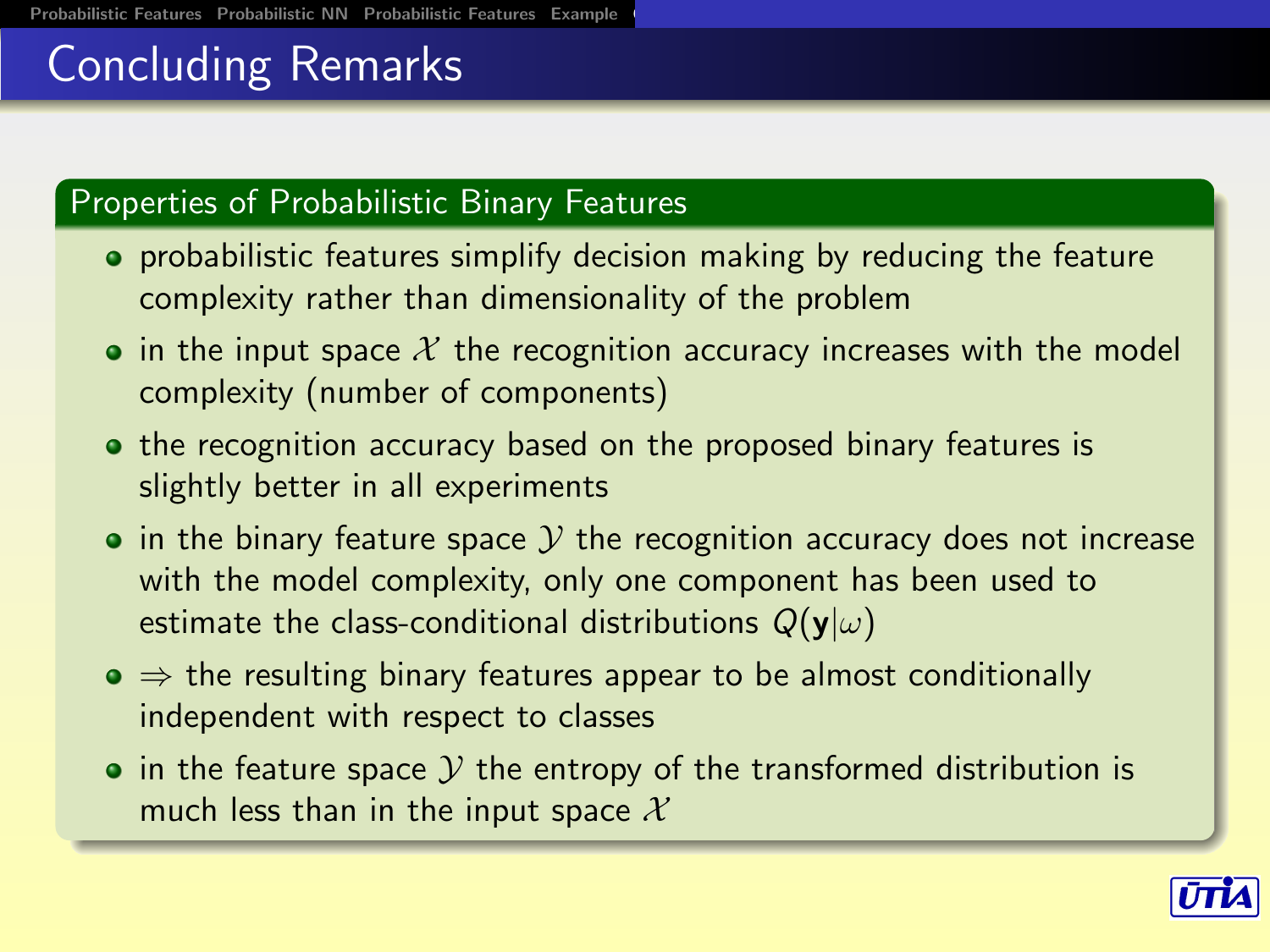# **Structural Modification of EM Algorithm**

<span id="page-12-0"></span>**STRUCTURAL OPTIMIZATION:** can be included into EM algorithm

$$
L = \frac{1}{|S_{\omega}|} \sum_{x \in S_{\omega}} \log \Big[ \sum_{m \in \mathcal{M}_{\omega}} F(x|0) G(x|m, \phi_m) w_m \Big], \qquad F(x|0) = \prod_{n \in \mathcal{N}} f_n(x_n|0)
$$

**EM Algorithm:**  $(m \in \mathcal{M}_{\omega}, n \in \mathcal{N}, \mathbf{x} \in \mathcal{S}_{\omega})$  $q(m|\textbf{x}) = q(m|\textbf{x}, \omega) = \frac{G(\textbf{x}|m, \phi_m)w_m}{\sum_{i \in \mathcal{M}_m} G(\textbf{x}|j, \phi_i)}$  $\frac{\sum_{j\in\mathcal{M}_{\omega}}G(\mathbf{x}|j,\phi_j)w_j}{G(\mathbf{x}|j,\phi_j)w_j},$  $w'_m = \frac{1}{18}$  $|\mathcal{S}_{\omega}|$  $\sum$  $\mathsf{x} {\in} \mathcal{S}_\omega$  $q(m|\mathbf{x}), \quad \theta'_{mn} = \frac{1}{\nabla^2}$  $\sum_{\mathbf{x} \in \mathcal{S}_{\omega}} q(m|\mathbf{x})$  $\sum$  $\mathsf{x} {\in} \mathcal{S}_\omega$  $x_nq(m|\mathbf{x})$ 

structural criterion: (Kullback-Leibler I-divergence)

$$
\gamma_{mn}^{'} = w_m^{'} \left[ \theta_{mn}^{'} \log \frac{\theta_{mn}^{'}}{\theta_{0n}} + (1 - \theta_{mn}^{'}) \log \frac{(1 - \theta_{mn}^{'})}{(1 - \theta_{0n})} \right]
$$

 $\mathsf{structural}\ \mathsf{parameter}\ \mathsf{optimization}\colon\ \phi_{mn}^{'}=1$  for the  $r$  highest values  $\gamma_{mn}^{'}$ Remark. The "structural" EM algorithm converges monotonically. [Back](#page-4-1)

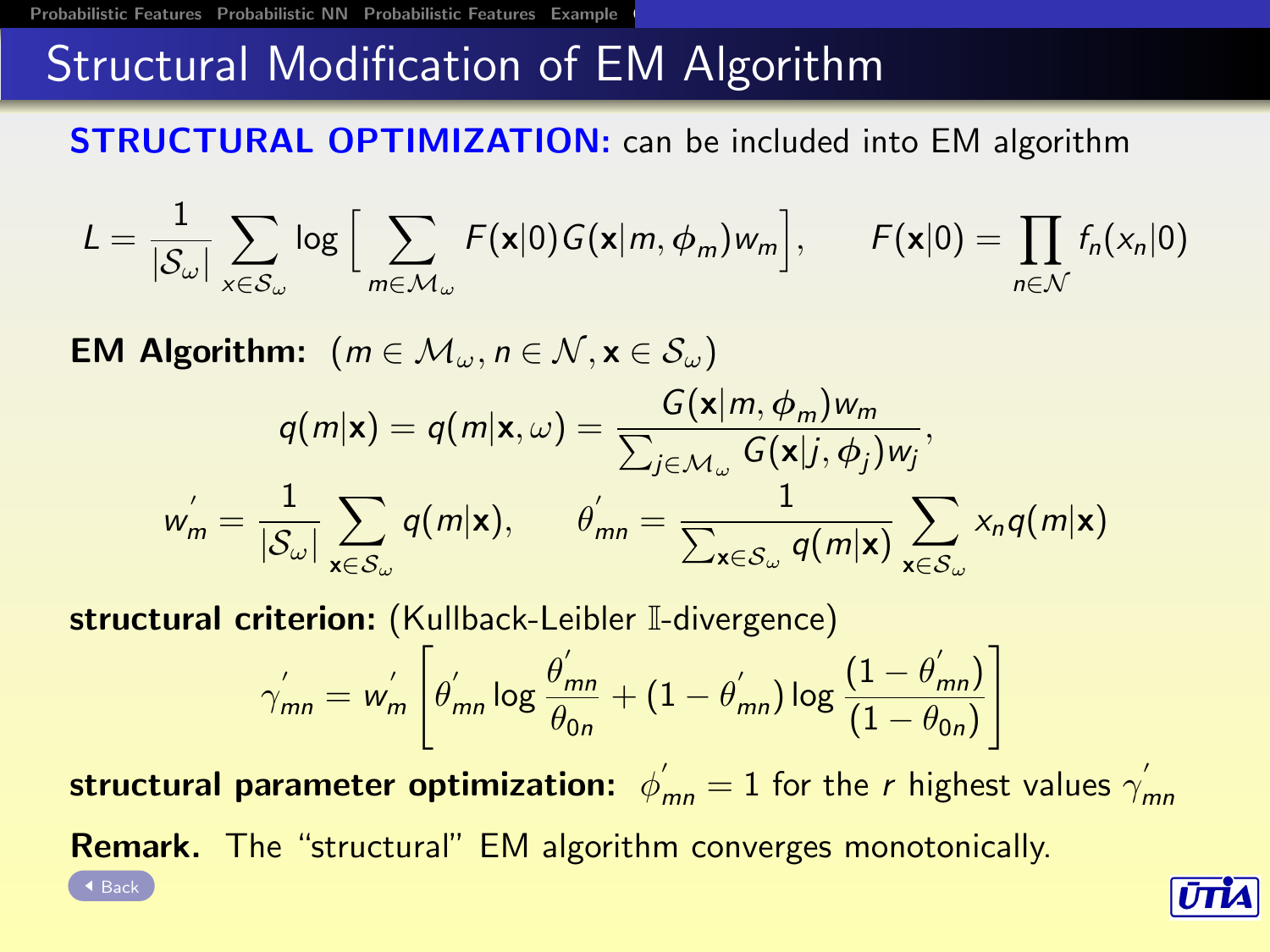# Component Means of the Estimated Mixtures  $P(x|\omega)$

<span id="page-13-0"></span>component parameters  $\theta_{mn} \in \langle 0, 1 \rangle$  displayed as grey levels in raster arrangement (the white fields denote unused variables with  $\phi_{mn} = 0$ )



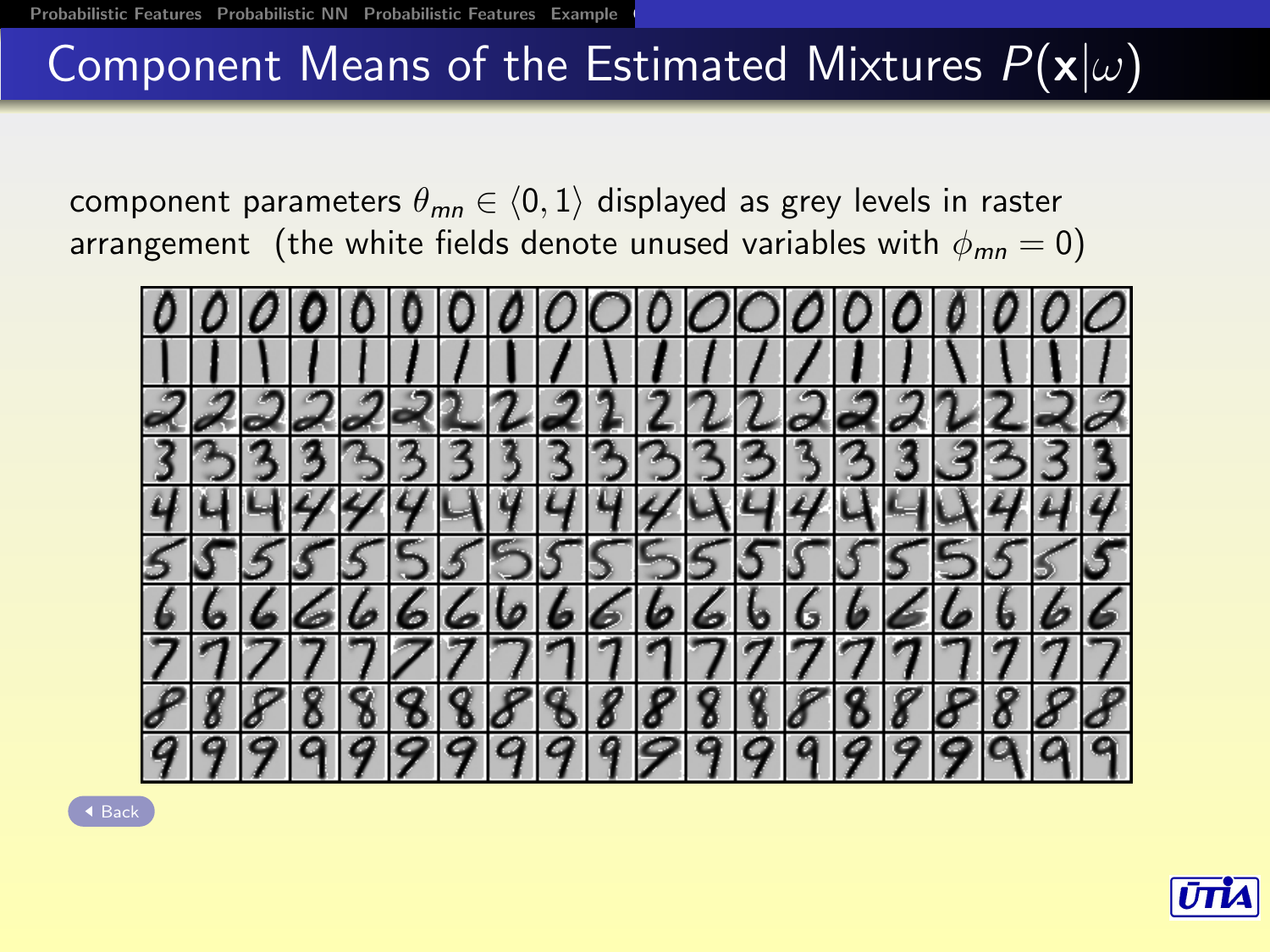### References 1/4

- Grim J.: Multivariate statistical pattern recognition with non-reduced dimensionality. Kybernetika, 22 6, 142–157 (1986)
- Grim J.: Maximum-likelihood design of layered neural networks. In: International Conference on Pattern Recognition, (Proceedings), pp. 85–89, IEEE Computer Society Press, Los Alamitos (1996)
- $\Box$  Grim J.: Design of multilayer neural networks by information preserving transforms. In: Third European Congress on Systems Science, pp. 977–982, Pessa E., Penna M. P., Montesanto A. eds., Edizioni Kappa, Roma (1996)
- Grim J.: Discretization of probabilistic neural networks with bounded information loss. In: Computer-Intensive Methods in Control and Data Processing, pp. 205–210, J. Rojicek et al., eds., UTIA Prague (1998)

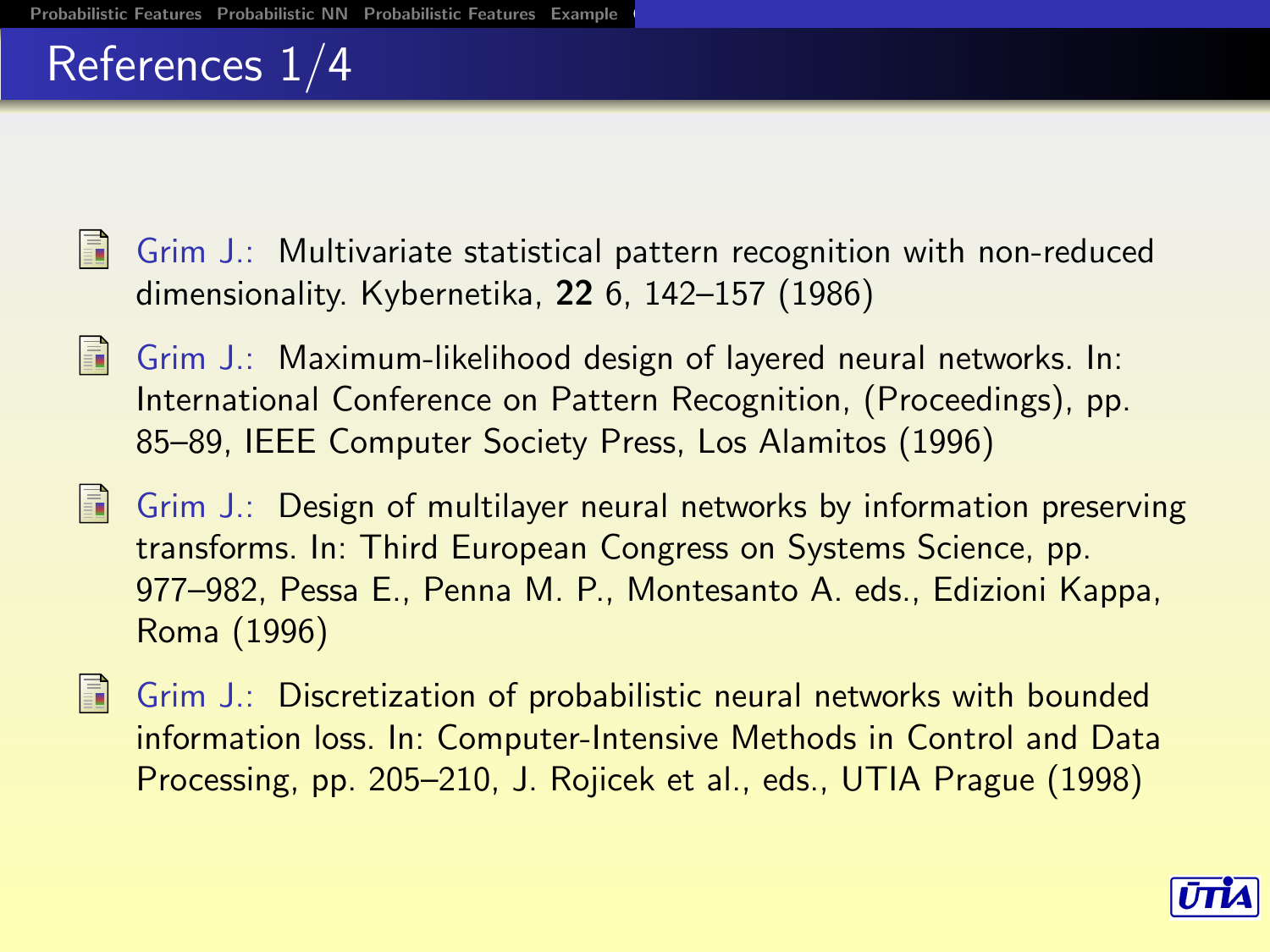# References 2/4

- Grim, J., Kittler, J., Pudil, P., Somol, P.: Multiple classifier fusion in probabilistic neural networks. Pattern Analysis & Applications 5 (2002) 221-233
- Grim, J., Pudil, P., Somol, P.: Recognition of handwritten numerals by structural probabilistic neural networks. In: Proceedings of the Second ICSC Symposium on Neural Computation. (Bothe, H., Rojas, R. eds.). ICSC, Wetaskiwin (2000) 528-534
- 

**F** Grim J.: Self-organizing maps and probabilistic neural networks. Neural Network World, 10, 3, 407–415 (2000)

**Najda, I., Grim, J.: About the maximum information and maximum** likelihood principles in neural networks. Kybernetika, 34 (1998) 485-494

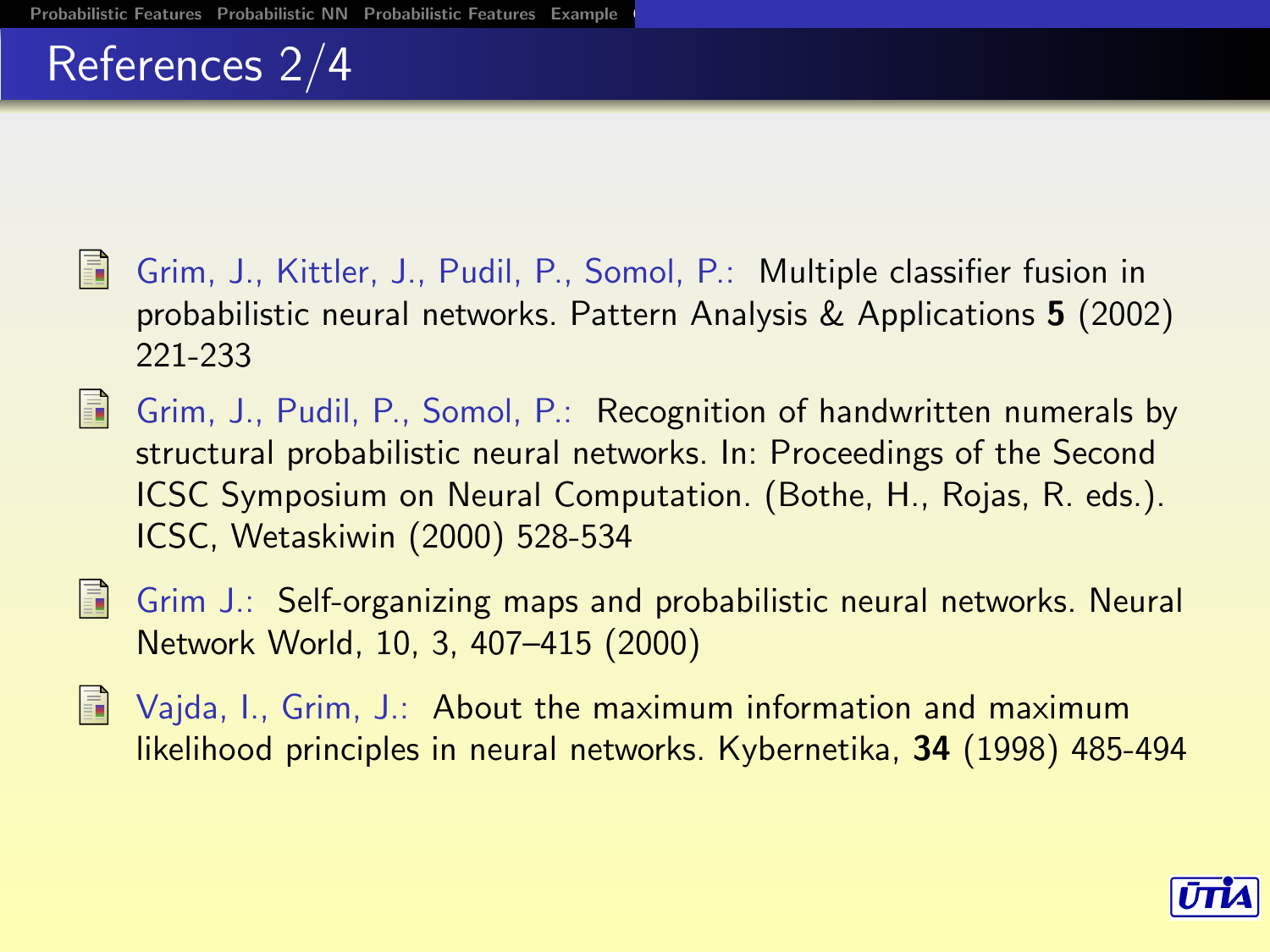### References 3/4

- Grim J., Somol P., Novovičová J., Pudil P., Ferri F., (1998b): Initializing normal mixture of densities. In Proc. 14th Int. Conf. ICPR'98, A.K. Jain et al. (Eds.), pp. 886-890, IEEE Computer Society: Los Alamitos, California, 1998
- $\blacksquare$  Grim J.: Information approach to structural optimization of probabilistic neural networks. In: Fourth European Congress on Systems Science, pp. 527–539, Ferrer L., Caselles A. eds., SESGE, Valencia (1999)
- Grim J., Hora J.: Recurrent Bayesian Reasoning in Probabilistic Neural Networks. Artificial Neural Networks - ICANN 2007, Ed. Marques de Sá et al., LNCS 4669, pp. 129–138, Berlin: Springer (2007)
- Haykin, S.: Neural Networks: a comprehensive foundation, Morgan Kaufman: San Mateo CA (1993)